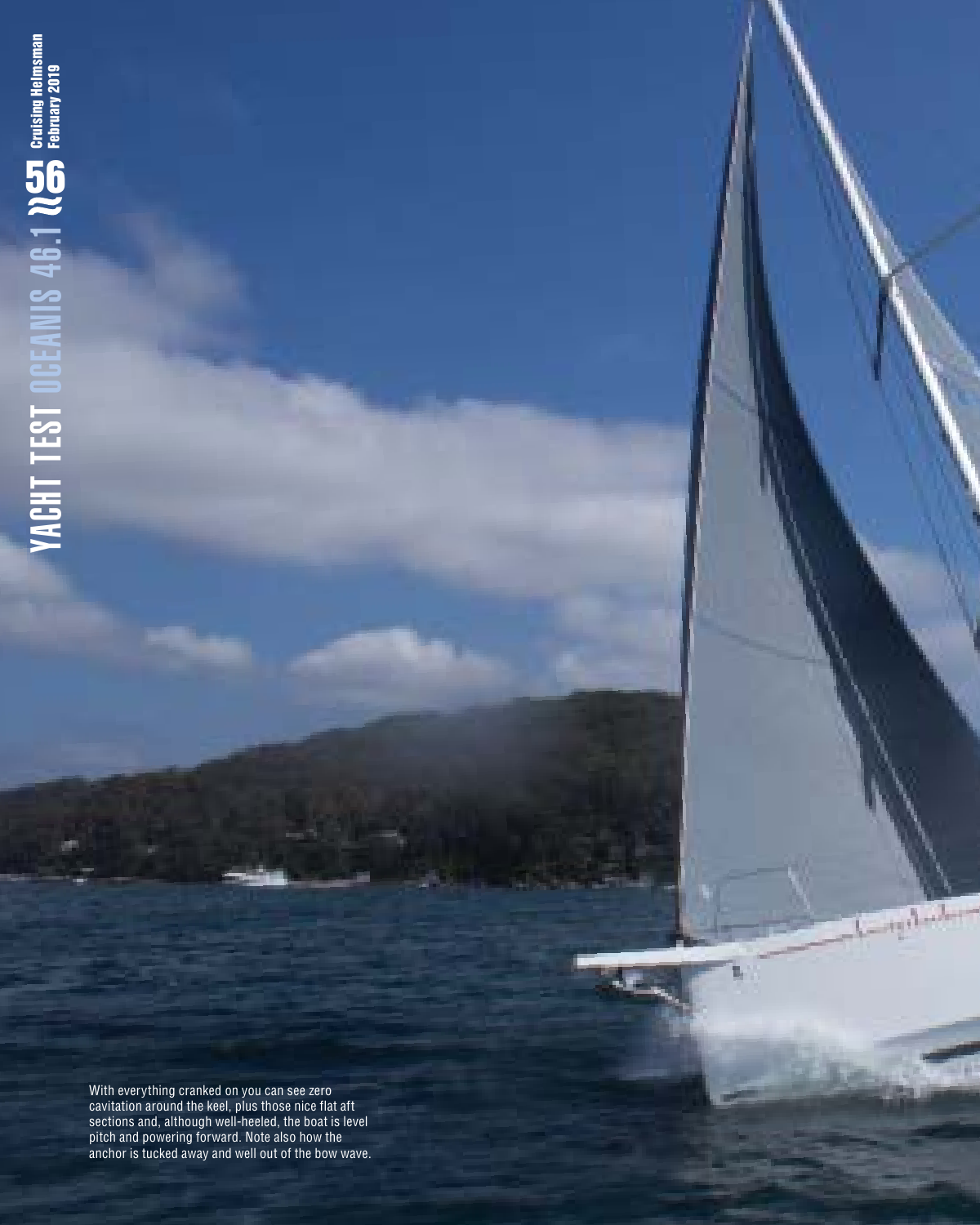# to perform Tailored<br>0 mgnfonm

LONG GONE ARE THE DAYS WHEN IT WAS THOUGHT A CRUISING BOAT HAD TO BE SLOW. THE RE-INTRODUCTION OF THE BENETEAU FIRST LINE EMPHASISES THE REVOLUTION.

PHIL ROSS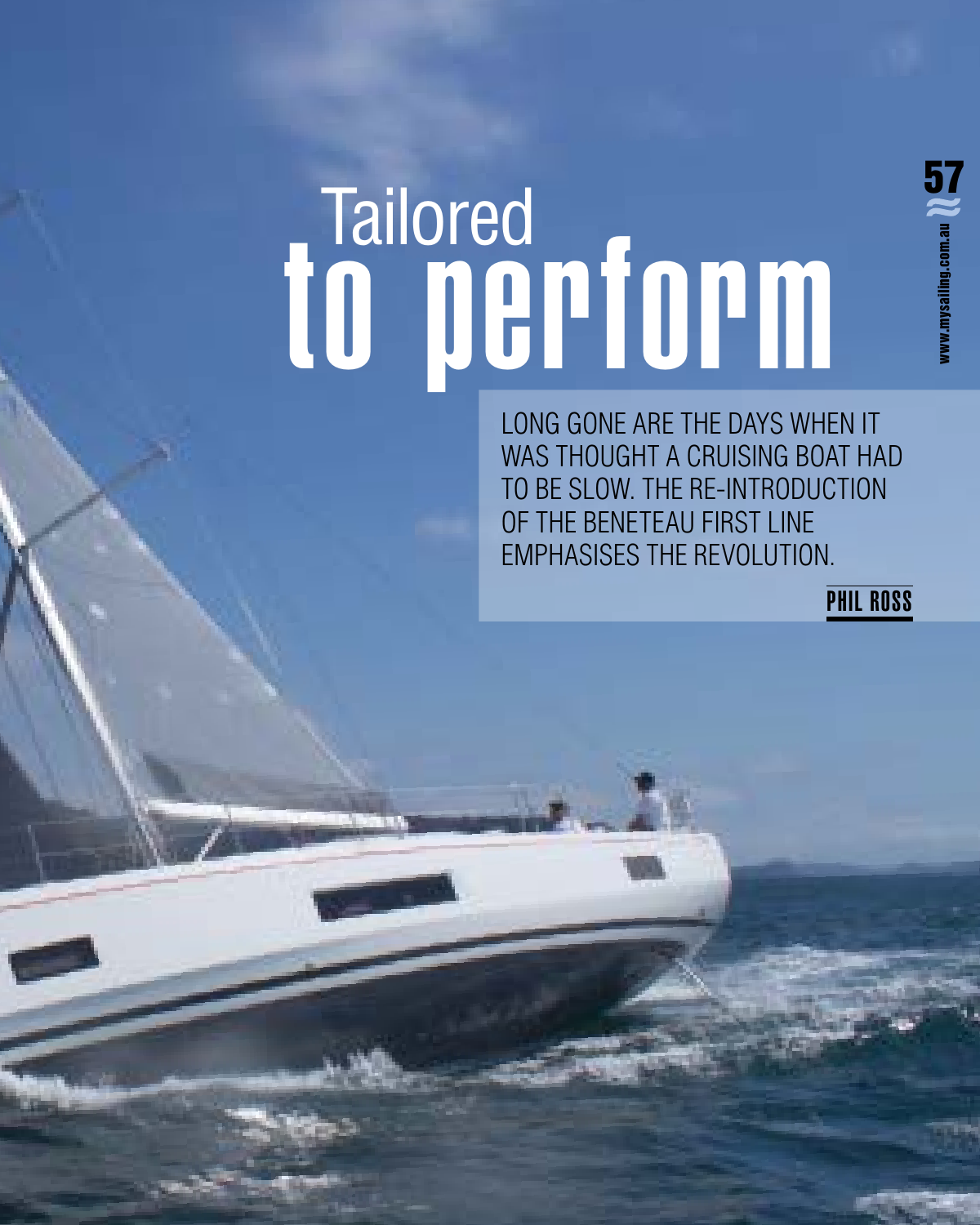**OVER** the last few years I have been reporting about boatbuilder Beneteau's change in direction being driven by its general manager Gianguido Girotti. His development of racing yachts, prior to joining Beneteau, has seen him move the company back towards a racing/cruising design path, as opposed to the emphasis on cruising/racing predominantly to suit the charter market.

Beneteau as a company recently bought the small sport boat manufacturer Seascape and, at the recent Cannes Boat Show, announced its range of yachts will be rebadged as Beneteau's premier racing First line. Previously the First range involved yachts designed to go fast but be comfortable to sail in. An owner could trick up their purchase with various options such as a taller mast, or even carbon fibre.

The First range were quite successful and still are with the last Sydney Hobart yacht race including five Beneteau First's racing alonside four of the standard models. A testament to the hull design and production build of the Beneteau range.

It is this long-term success that Girotti would like to see Beneteau re-attain. The Seascape range, however, are too small for ocean racing being designed for weekend outings.

The answer is quite a simple one, as all the best answers usually are: since production sailing yacht design nowadays follows along much the same design principles as racing design, the differences only being in fitout and a design priority on comfort instead of speed, all that is needed to become a Beneteau First racer/ cruiser is to choose the 'First Line' package for your standard Beneteau hull.

While Beneteau's 'Cruising' version features all the comforts and safety features expected, the First Line performance version can be customised to your personal standards.

The First Line version offered on the Oceanis 46.1 includes: a longer mast by one metre, of either aluminium or carbon fibre, realising a sail area increase of 28 per cent; a lighter bulb on a deeper keel to minimise drag; an integrated bowsprit to fly the Code 0 and house the anchor; Harken Performa deck fittings including upsized winches; composite steering wheels for the twin rudders; flat deck genoa furler and a deep lead bulb keel to minimise drag. Competitive sails can be supplied by Beneteau but they

# "...THE INTERIOR VOLUME IS APPARENTLY EQUIVALENT TO THE LARGER OCEANIS 48."

recommend contracting a local sailmaker for personalisation and better service. Also part of the performance pack is such lightweight items as a rope hydraulic backstay; Dyform rigging in cathedral style; Dyneema rope running rigging. The First Line version will guarantee fast cruising and competitive racing.

The standard Oceanis 46.1 includes in-mast furling mainsail and a self-tacking jib. There is an option for 105% overlapping furling jib and classic mast with lazy bag. This Oceanis has included an option for what it calls a 'Tweenie', which is somewhere between a staysail and a jib



**LEFT TO RIGHT:** Port side you can see the twin winches, the repeater navigation instruments and the lift up seat covering the rope tail bag.

With the lack of companionway winches, these side deck sunbeds are in addition to the long L-shaped cockpit benches. Especially note the flat expanse of this 46 footer!

The starboard steering station is the main, with the bow thruster and engine controls. Strong handhold on the binnacle and jammer bank in the background.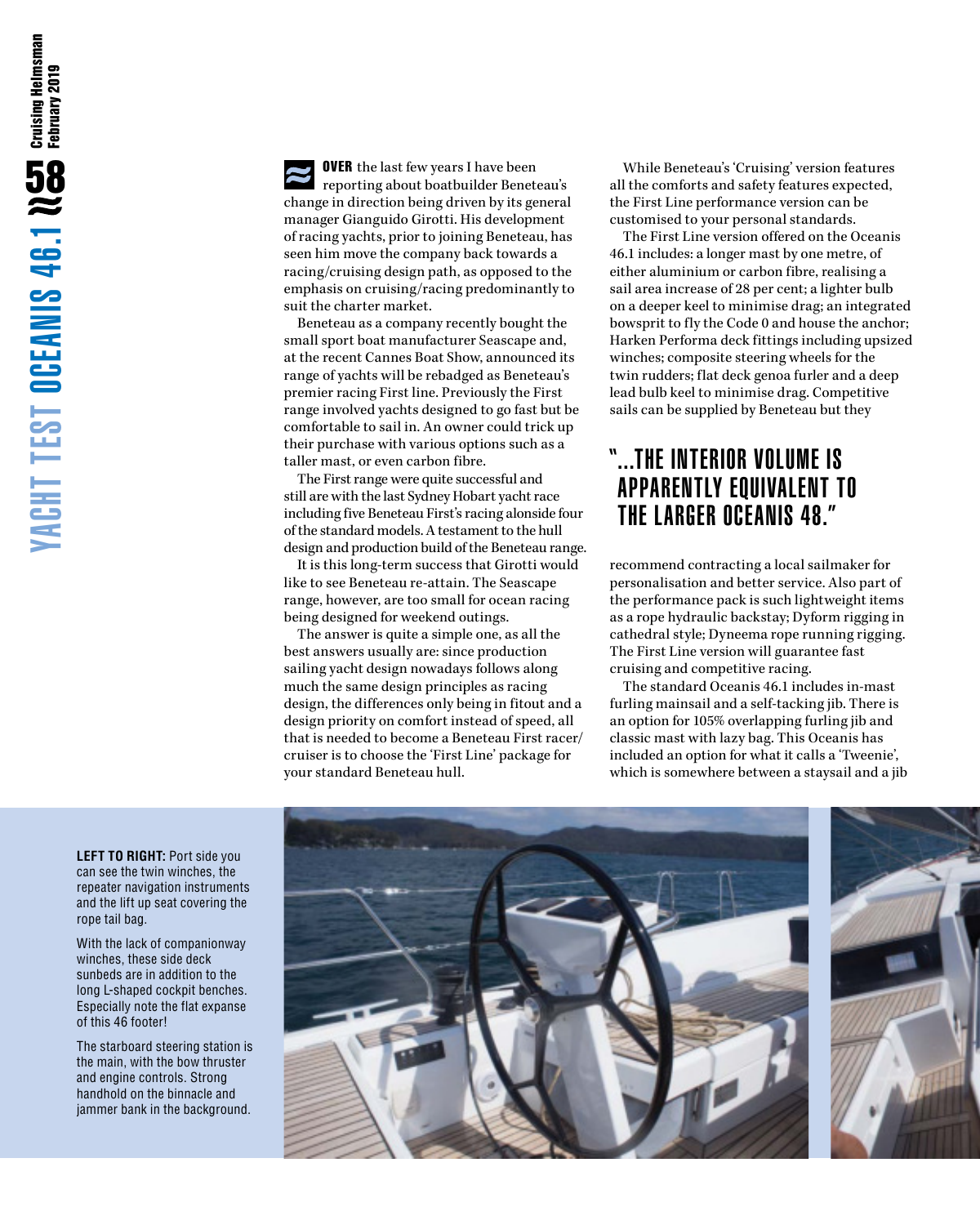on a furler to expand the options when cracked sheet sailing.

The engine on all versions are saildrive, common rail Yanmar either 42 kilowatt (57 horsepower) standard or 60kW (80hp) option

# OFF THE RACK

Whether it is the Cruising version or the Charter or the First Line, the hull redesign is standard.

This is an updated hull shape by naval architects Finot-Conq looking at increased form stability through use of wide beam and chine. The trend to increased volume in the bow is seen here with the thinking behind the hull shape linked to the previously popular Oceanis 51.1 by the same designers.

In the early days of adding a chine to the above waterline hull, it was usually a harsh line at the aft stations. But, as can be seen with this latest thinking, the chine aft has softened while the chine forward has sharpened and widened.

By increasing the above the waterline bow volume you achieve two advantages: an owners cabin 50 centimetres wider than the previous Oceanis 45, yet a relatively narrow waterline delivering less wetted surface area to produce a faster yacht. This is an easily-pushed yacht.

Twin rudders deliver better grip in gusty sailing conditions when the hull is lying on its chine. The bowsprit, which nowadays appears to follow the racing parlance and is called a prod, is standard to get your Code Zero or asymmetric spinnaker further out on front; plus safely house the Delta anchor out from the stem and hidden from view.



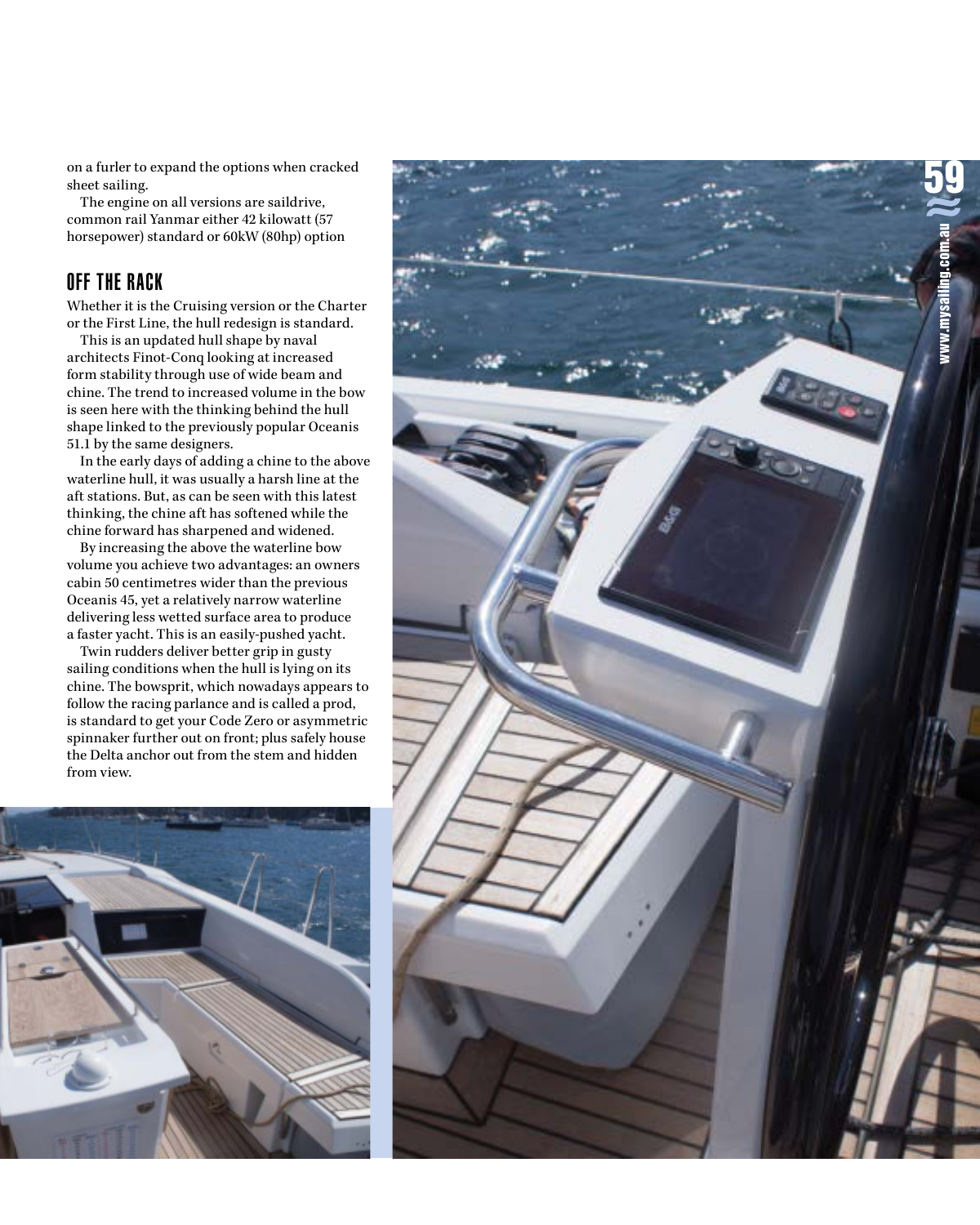**RIGHT:** Looking aft to a smiling Graham Raspass of Flagstaff Marine. Note the offset shroud base, the recessed selftacking jib track and the furler feeder line loops at the base of the staunchions.

#### **OPPOSITE PAGE:**

Let's tip her over and get a good look underneath. Now you can see that bow chine coming into play to keep the nose forward. Nice suit of North sails in this light breeze.



### **BESPOKE**

As mentioned earlier our test review yacht had some special features, so I was looking forward to gauging how different the First Line 46.1 would be to a 'normal' cruising yacht.

A taller rig but reduced boom length provides 28 per cent extra sail area over the standard Cruising version of the Oceanis. The new owner used North Sails to provide his driving force and opted for the standard method of dropping the mainsail as opposed to the mast furling main that is standard.

# "THIS MOVE, ALONG A PERFORMANCE PATH WITH NO LOSS OF COMFORT, IS A POSITIVE MOVE."

The Oceanis bimini is also removed from this version, which enhances the low profile sleek deck look and allows greater control of the mainsail via the German sheeting system. It requires a bit more co-ordination using the winches aft but nothing that cannot be learned.

Hardening up in the ten to fifteen knot breeze in Sydney's Pittwater found the chines were brought into play early as she rolled on to her sides and powered forward. You can note in the images how the stern sections are now quite rounded, nicely balanced by the fuller bow sections to give a comfortable but fast ride.

Taller rig, deeper keel means more forward driving force. Yet, when the numbers are crunched it doesn't appear to differ much from its 'slower' cousins. While the rig is taller the boom measurement is reduced to make a high aspect ratio and counter any weather helm a larger mainsail would have delivered.

Both the displacement to length and the displacement to sail area ratios show a yacht more likely rated in the light cruiser/racer class. The figures show only ten per cent or so difference to current models of similar, typical coastal cruisers.

Nowadays this is all that is needed to deliver the difference between a speed demon and a comfy chair.

You may note some of the sailing images on these pages are not the best quality. Quite frankly, our speedboat had a devil of a time keeping up with *Bombolo* while I was taking the photos. When helming you will need to raise the steerers foot pads. Once settled in this is a weapon.

*Bombolo*'s new owner will get some great mileage out of this: both on the open water and on the racetrack. I would suggest you would reef early when cruising to keep the heel down but with such an easily-driven hull it should not affect the speed whatsoever. We hit theoretical hull speed without any signs of stress.

Under motor it is the same, low revolutions pushes it along smoothly, with a clean wake running off the transom.

#### FEEL THE QUALITY

A wide toerail bulwark adds extra safety when underway and is comfortable for racing crew to hang their legs over. Just like the earlier First range of Beneteau's, comfortable sailing is just as important as the speed. The forward locker is deep to ensure all sails, fenders and spare lines have somewhere to go, this compensates for the cockpit lazarettes which are wide but shallow.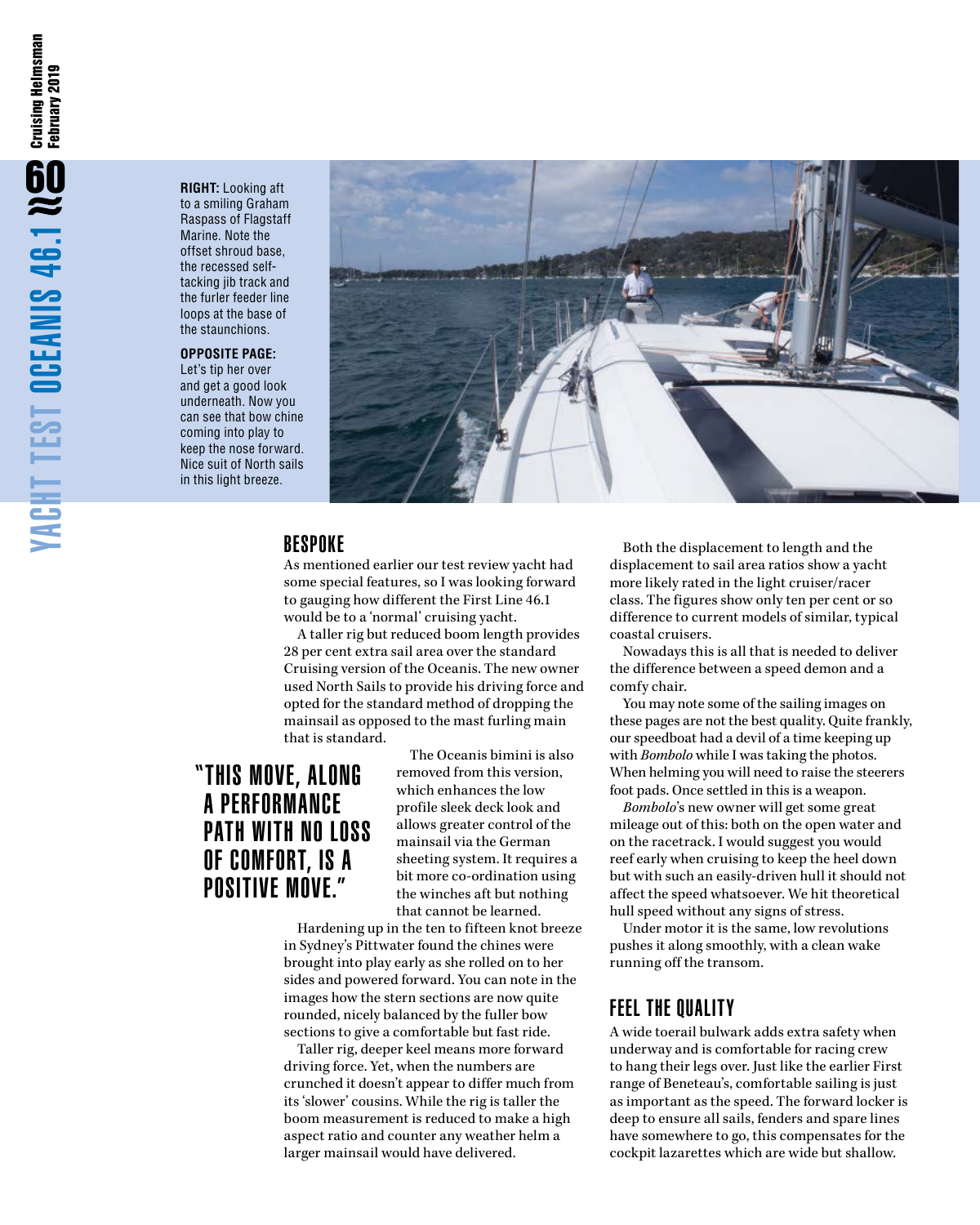



**LEFT TO RIGHT:** View forward from the aft port cabin. The galley is a safe enclosure. You can see the seat and nav station forward.

Even in the low morning sun this is a light-filled saloon. The leather cushions are plush and easy clean. You can see the mast compression post nicely covered in the same leather.

Usually only seen on much larger yachts are these useful retractable davits.

While the First Line is the racing version, every model has the same racy looks. A flat deck line is enhanced by a low cabin top. To keep the view unhindered even the standard self-tacking jib track is recessed across the front of the mast.

To add to the sweeping views, all the winches are aft just in front of the twin steering stations. There are two winches servicing the halyards and running sheets coming aft through the coamings via a bank of five jammers. This makes it easy for short handed sailing with the skipper able to handle reefing lines for the crew at the mast.

# "A TESTAMENT TO THE HULL DESIGN AND PRODUCTION BUILD OF THE BENETEAU RANGE."

The diagonal lower shrouds come down alongside the cabin top forward of the cap shroud on the side deck. This provides an uninterrupted side walkway, it also allows a tighter sheeting angle on the headsail with it further inboard for racing.

As most chined hulls rely on the yacht heel to make full use of the chine, the steering stations have raisable foot chocks for the skipper.

This cockpit is incredibly wide: the benches are wide to be suitable for lounging; the table is wide to fit the liferaft and mini cooler bin; and the space between the two is wide for easy walk through. This means the lazarettes are wide as well, the starboard storage has a set position to

store the companionway hatch covers. At the aft end of the cockpit benches are lift-up lids for rope storage from the twin winches.

The two reclining sun lounge cushions lie alongside the companionway, replete with drinks holders. These loungers can also be taken forward to the wide foredeck area.

Another advantage of a chined hull is the aft swim platform to make easy access to the dock or the water for plenty of people. The two steps fold up and down with the platform. The centre hatch between the steering stations can easily house the generator and watermaker and gives large access to the steering gear.

The best use of this space, however, is the inclusion of retractable dinghy davits. The best of both worlds: a place to get your tender out of the water without affecting your usage of the area.

Down below the interior volume is apparently equivalent to the larger Oceanis 48. At the widest part of the saloon I managed to get the tape measure out to 4.1 metres, which is remarkable.

The main forecabin entry is offset to port so the U-shaped saloon will sit six around the table to starboard and another two would sit on the little centreline seat. The table drops down to provide another double berth, bringing the total sleeping possibilities to eight.

There is another large bench seat or day lounge to port with the navigator's table facing forward off the mast bulkhead. All seating is covered in a soft white leather. The nav. area is tight with pocket storage around and wide shelving outboard against the hull.

Aft of this is the G-shape galley providing a nice tight space with plenty of storage space